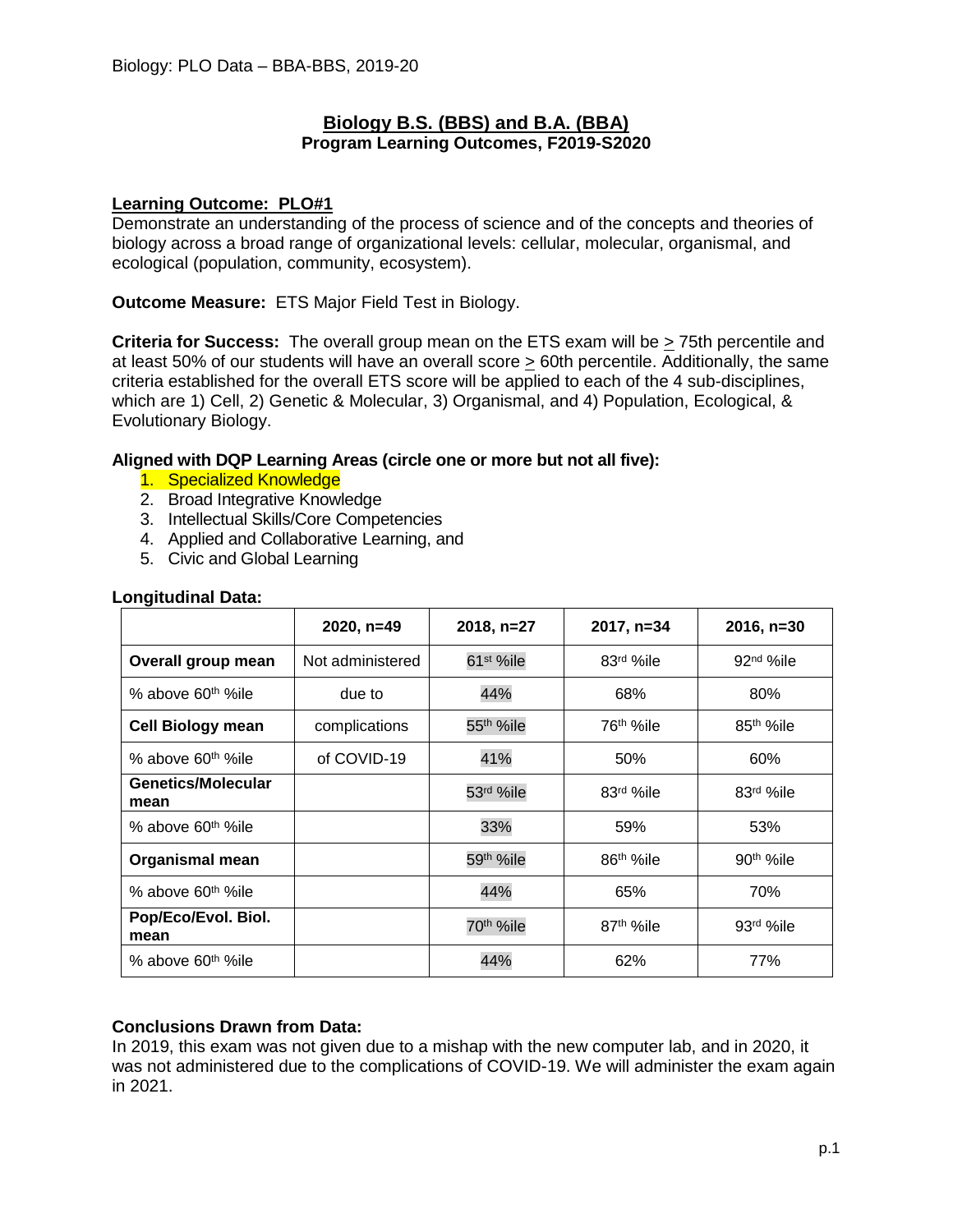From 2015-2017, all criteria were met, but interestingly, none were met in 2018. (Gray numbers indicate criteria not met.) We analyzed the data further to understand why this might be. If the GPAs of students graduating in 2018 were compared against those graduating in 2017, we found that a higher percentage of students had a GPA below 2.5, specifically 18.5% of BBA/BBS majors in 2018 vs. only 3% in 2017. Correspondingly, this group of seniors also scored lower on the ETS major field tests in critical thinking, writing, and quantitative literacy. If we pulled these students' scores out of the analysis, we found that at least 50% of the remaining students scored above the 60<sup>th</sup> percentile for the overall score, the cell biology score, the organismal biology score, and the ecology/evolution score. For the molecular biology score, 44% of the students scored above the 60th percentile.

**Changes to be Made Based on Data:** No changes to the program.

**Rubric Used:** ETS Comparative Data Guides – MFT for Biology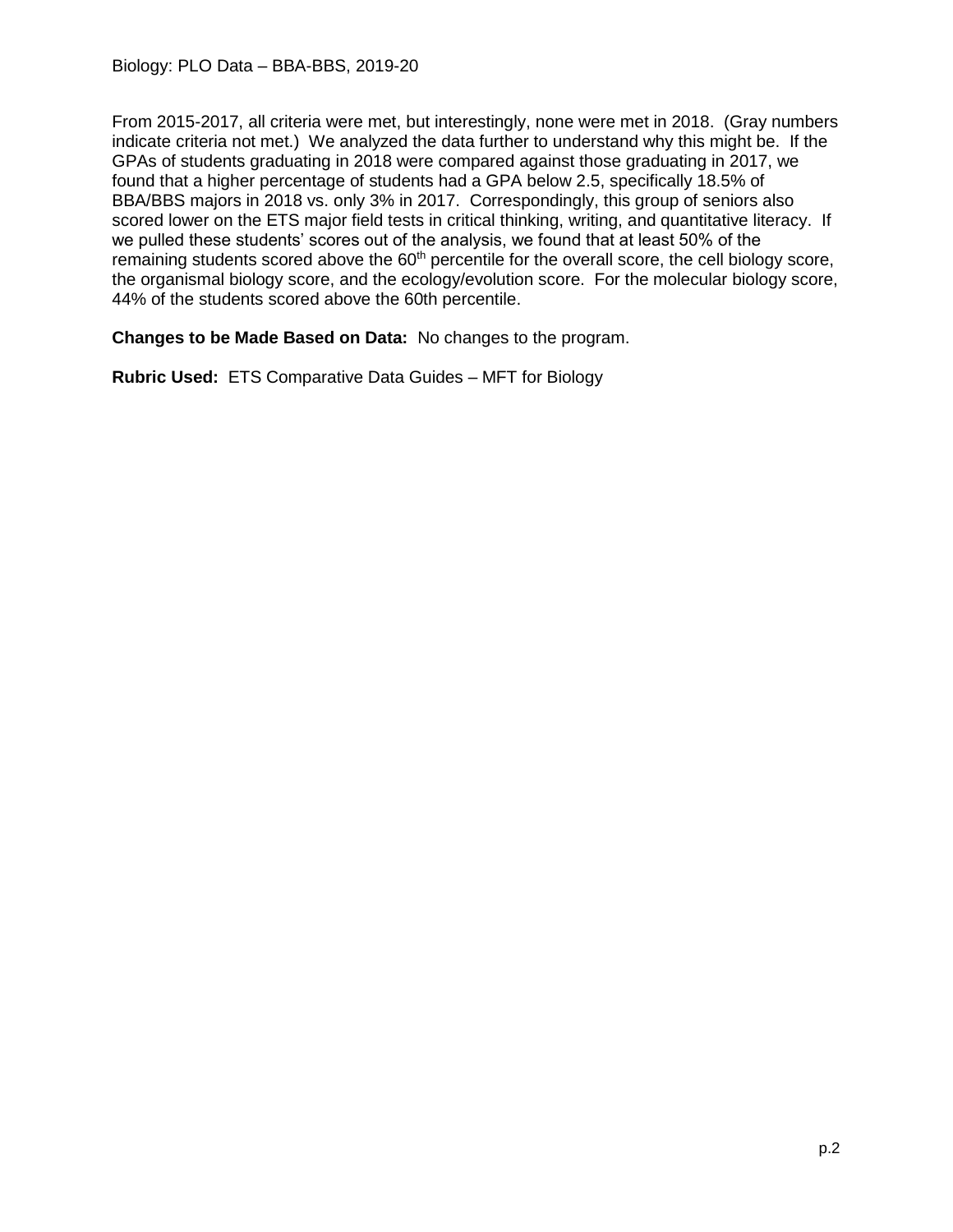## **Learning Outcome: PLO#2**

Participate in the life of the department in Biology/Chemistry clubs or in various positions of responsibility such as graders, tutors, and teaching assistants.

**Outcome Measure:** Self-reported data of participation.

**Criteria for Success:** At least 80% of our students will participate in one of these positions during their time at PLNU.

### **Aligned with DQP Learning Areas (circle one or more but not all five):**

- 1. Specialized Knowledge
- 2. Broad Integrative Knowledge
- 3. Intellectual Skills/Core Competencies
- 4. Applied and Collaborative Learning
- 5. Civic and Global Learning

#### **Longitudinal Data:**

|          | <b>Number of students</b><br>responding of total | % participated<br>in life of dept | <b>Criteria</b><br>met? | <b>Notes</b>                                                                                                          |
|----------|--------------------------------------------------|-----------------------------------|-------------------------|-----------------------------------------------------------------------------------------------------------------------|
| Sp 2020  | 44 of 49                                         | 77%                               | Almost                  | For those who reported no<br>participation, some factors<br>mentioned were outside jobs<br>and involvement in sports. |
| Sp 2019  | 31 of 41                                         | 80%                               | Yes                     |                                                                                                                       |
| Sp 2018  | NА                                               | ΝA                                | <b>NA</b>               | Survey not given                                                                                                      |
| Sp 2017  | 30 of 32                                         | 93%                               | Yes                     |                                                                                                                       |
| Sp 2016* | 25 of 30                                         | 83%                               | Yes                     |                                                                                                                       |
| Sp 2015  | 18 of 24                                         | 76%                               | Almost                  |                                                                                                                       |

#### **Conclusions Drawn from Data:**

The BBS/BBA majors are generally participating in the life of the department.

# **Changes to be Made Based on Data:**

No changes to the program.

**Rubric Used:** Not applicable to self-reported data.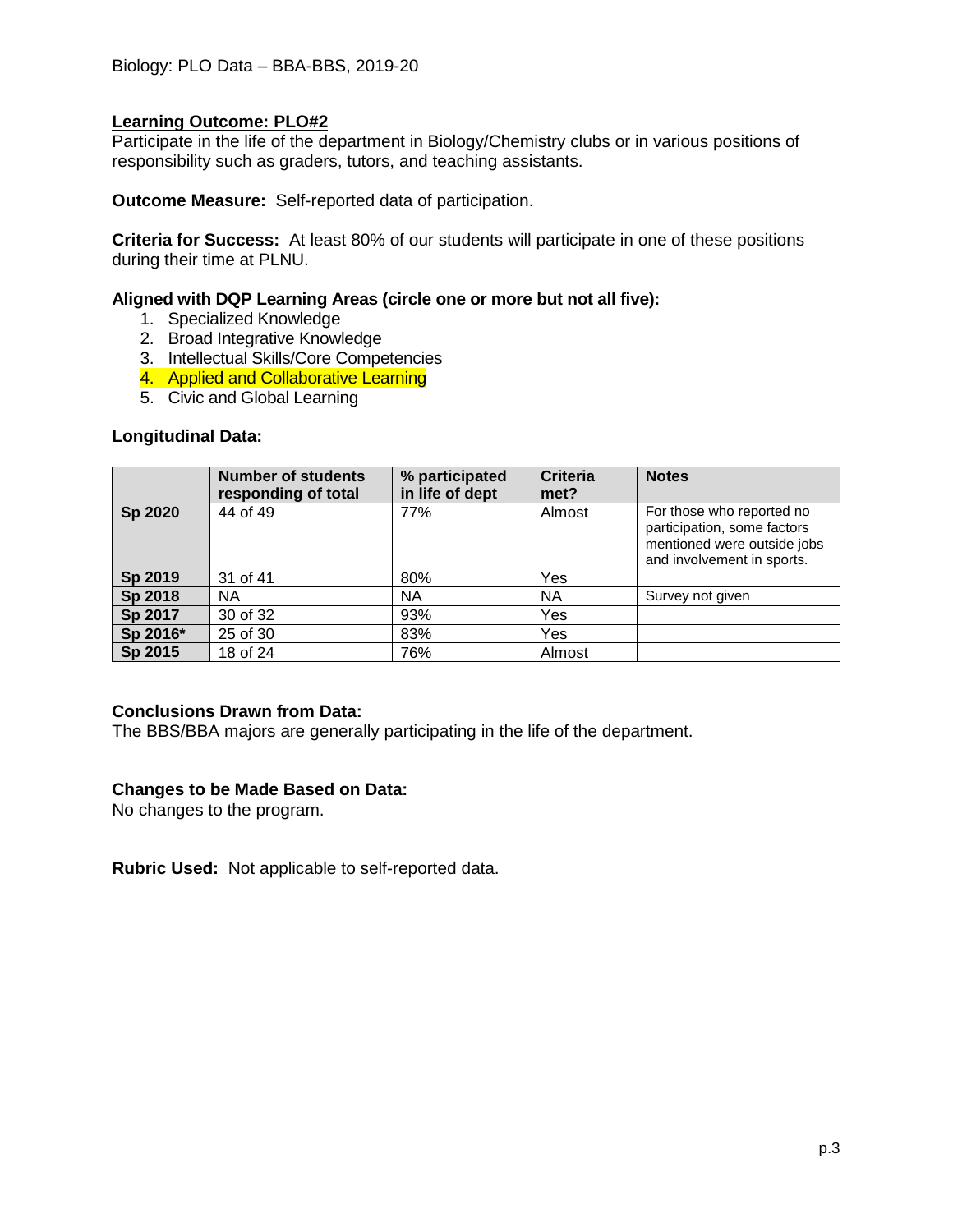## **Learning Outcome: PLO#3**

Develop a rationally defensible integration of science and faith.

**Outcome Measure:** During their senior year, students will defend the integration of their faith with various scientific topics via a written essay.

**Criteria for Success:** At least 80% of our students will achieve a level of 3 or higher on each area of the science/faith integration essay rubric, which considers both science/faith integration and critical thinking.

#### **Aligned with DQP Learning Areas (circle one or more but not all five):**

- 1. Specialized Knowledge
- 2. Broad Integrative Knowledge
- 3. Intellectual Skills/Core Competencies
- 4. Applied and Collaborative Learning
- 5. Civic and Global Learning

#### **Longitudinal Data:**

|                | Number of<br><b>students</b> | % scoring 3<br>or above | Criteria met? |
|----------------|------------------------------|-------------------------|---------------|
| <b>Sp 2020</b> | 32                           | 94%                     | Yes           |
| Sp 2019        | 41                           | 96%                     | Yes           |
| Sp 2018        | 25                           | 96%                     | Yes           |
| Sp 2017        | 33                           | 85%                     | Yes           |
| Sp 2016*       | 13                           | 100%                    | Yes           |

**\***A random sample of students was selected in 2016 and 13 BBS majors were in this sample.

#### **Conclusions Drawn from Data:**

The BBS/BBA majors are able to develop a rationally defensible integration of science and faith.

#### **Changes to be Made Based on Data:**

No changes to the program.

**Rubric Used:** See attached.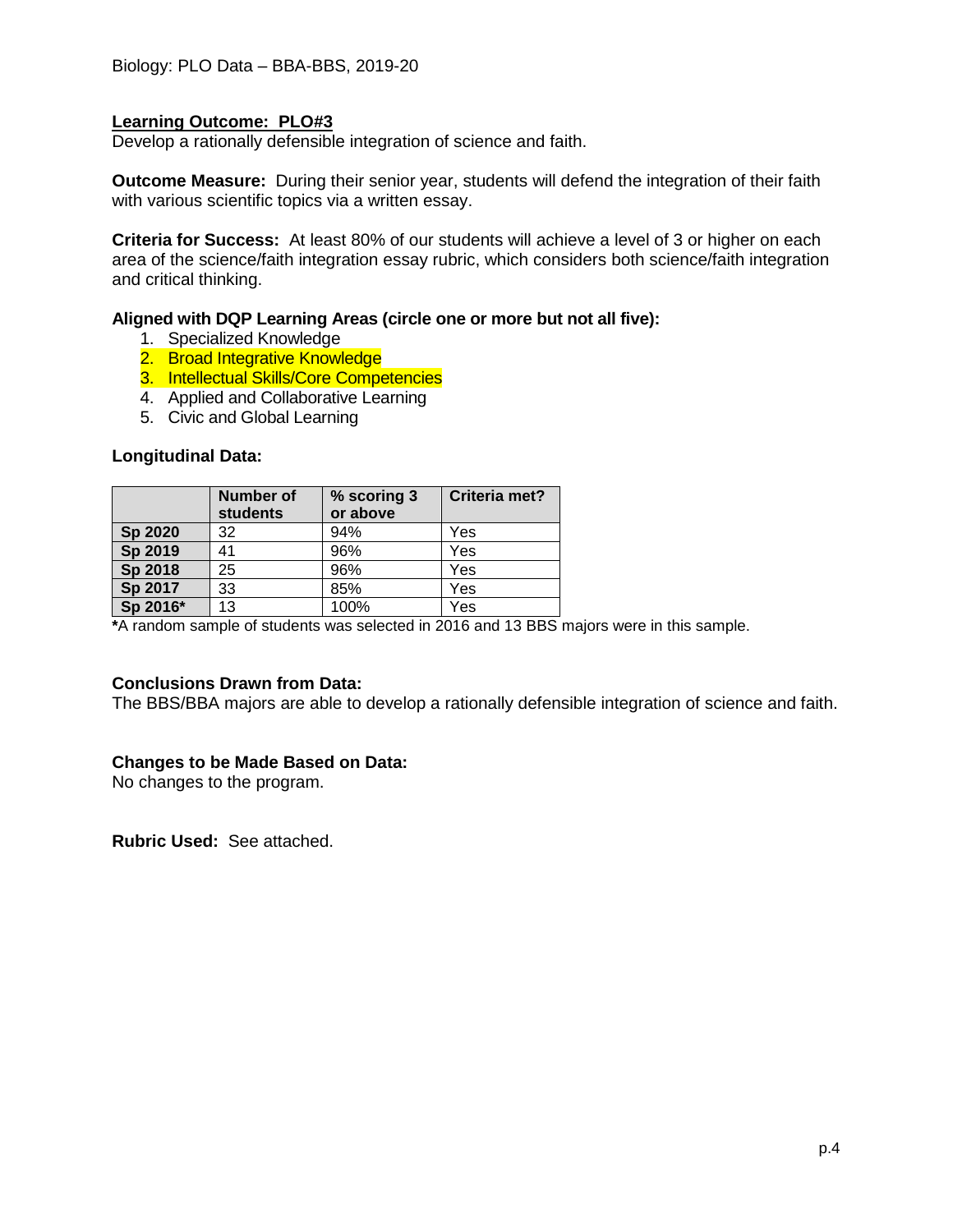# **BIO 4097 Grading Rubric for** *Integration of Science & Faith* **annotated bibliography (Info Literacy Assign #2) (25 points)**

| <b>Grading aspect</b>                             | <b>Capstone 4</b>                                                                                                              | Milestones 3                                                              | <b>Milestones 2</b>                                                      | Benchmark 1                                                 |
|---------------------------------------------------|--------------------------------------------------------------------------------------------------------------------------------|---------------------------------------------------------------------------|--------------------------------------------------------------------------|-------------------------------------------------------------|
| <b>Number of</b><br>references<br>$0 - 10$ points | At least 5 references<br>At least 3 references are journal<br>articles or books.                                               | 3-4 references<br>2 or fewer references are<br>journal articles or books. | 2 or fewer references,<br>No references are journal<br>articles or books | No references                                               |
| <b>Choice of</b><br>references<br>$0 - 15$ points | Annotated bibliography includes $1 - 2$<br>sentences describing choice, use, and<br>purpose of each reference (including bias) | Missing 2 of the details                                                  | Missing 3 of the details                                                 | Little evidence of<br>thought and<br>consideration towards  |
|                                                   | Particular aspects (chapter, pages, figures)<br>of each source are indicated for which the<br>student anticipates using.       |                                                                           |                                                                          | the use, purpose, and<br>ideas derived from each<br>source. |
|                                                   | Sources are of more than one type such as<br>websites, books, and journal articles.                                            |                                                                           |                                                                          |                                                             |
|                                                   | Credibility of the author is verified<br>References are properly formatted                                                     |                                                                           |                                                                          |                                                             |
|                                                   | Includes at least one source from an<br>alternate viewpoint, written by an author<br>that holds that viewpoint.                |                                                                           |                                                                          |                                                             |

# **BIO 4097 Grading Rubric for** *Integration of Science & Faith* **outline (25 points)**

| <b>Grading aspect</b>                                                                                | <b>Capstone 4</b>                                                                                                                                                                                                                            | <b>Milestones 3</b>                                                                                                                                                                                                                                             | <b>Milestones 2</b>                                                                                                                                                                                  | Benchmark 1 |
|------------------------------------------------------------------------------------------------------|----------------------------------------------------------------------------------------------------------------------------------------------------------------------------------------------------------------------------------------------|-----------------------------------------------------------------------------------------------------------------------------------------------------------------------------------------------------------------------------------------------------------------|------------------------------------------------------------------------------------------------------------------------------------------------------------------------------------------------------|-------------|
| Thesis and<br>direction of the<br>paper<br>$0 - 15$ points                                           | Thesis is clear<br>The outline reflects a clear<br>organization of the paragraphs with<br>supporting ideas, as well as reference<br>to how each source will be used.                                                                         | Thesis is somewhat clear<br>Overall organization of outline is<br>somewhat clear                                                                                                                                                                                | Thesis is unclear<br>No real indication of any thought<br>towards organization of the ideas<br>and supporting evidence within<br>the paper.                                                          | No outline  |
| <b>Ideas and</b><br>organization of<br>the individual<br>supporting<br>paragraphs<br>$0 - 10$ points | Thoughtful and organized flow of<br>ideas<br>Sub-bullets for each main paragraph /<br>supporting idea show evidence of<br>deep thought about the paper<br>Mention of multiple concepts from<br>PLNU courses that have influenced<br>position | Evidence of overall structure, but<br>student has not yet thought<br>deeply about how to put the main<br>ideas together<br>Outline has main ideas, but has<br>few sub-bullets<br>Mention of 1-2 concepts from<br>PLNU courses that have<br>influenced position. | Very little evidence of thought<br>towards organization, main<br>ideas, and structure for the paper.<br>Outline is highly incomplete.<br>No mention of how PLNU<br>courses have influenced position. | No outline  |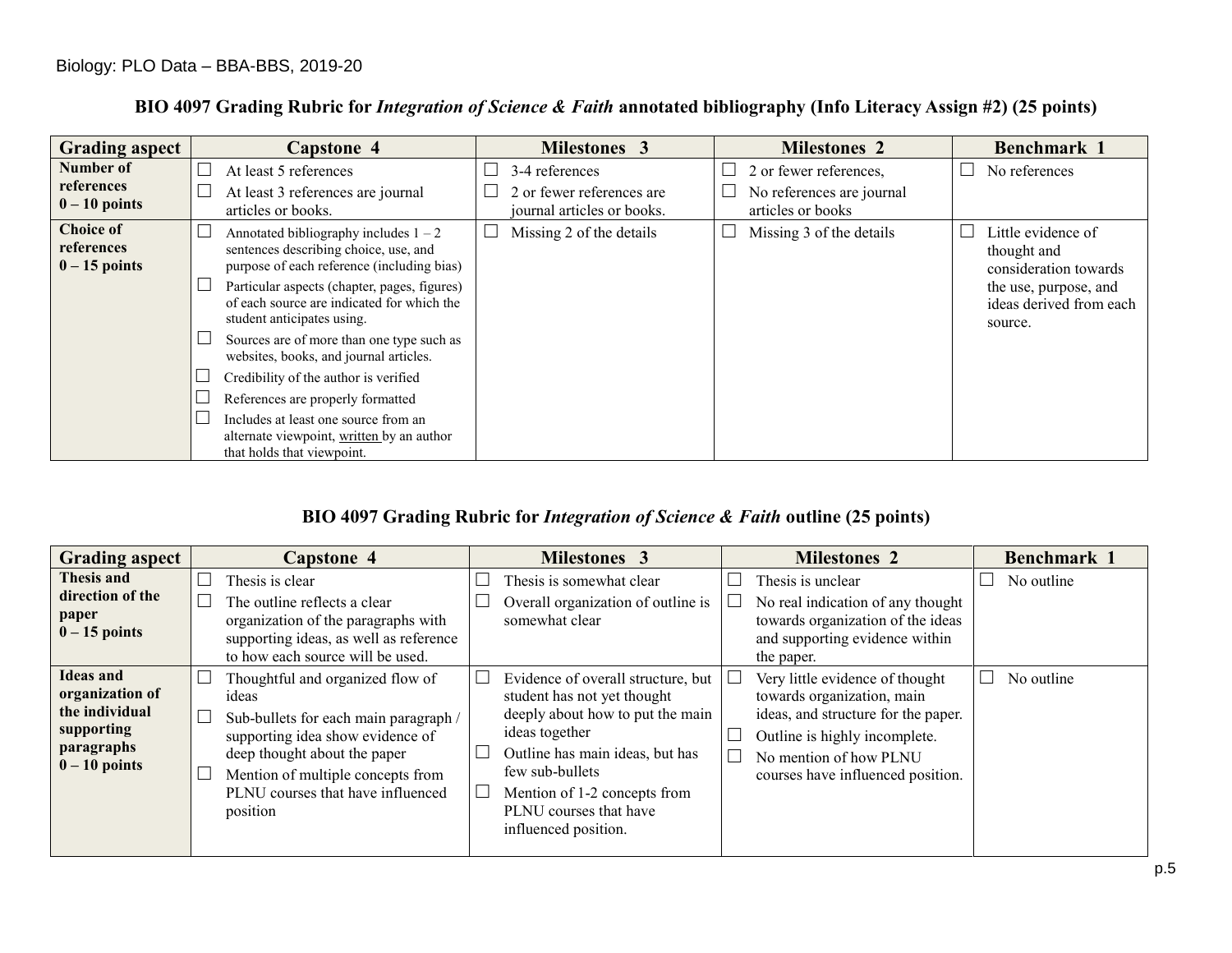| <b>Grading aspect</b>                                                                            | Capstone 4                                                                                                                                                                                                                                                                                                                                                                                                                                                                                                                                                               | Milestone 3                                               | Milestone 2                                               | Benchmark 1                                                    |
|--------------------------------------------------------------------------------------------------|--------------------------------------------------------------------------------------------------------------------------------------------------------------------------------------------------------------------------------------------------------------------------------------------------------------------------------------------------------------------------------------------------------------------------------------------------------------------------------------------------------------------------------------------------------------------------|-----------------------------------------------------------|-----------------------------------------------------------|----------------------------------------------------------------|
| <b>Integration of</b><br>science and faith<br>(evolution or<br>creation care)<br>$0 - 20$ points | $\Box$<br>Deep personal reflection is evident<br>$\Box$<br>Question for this assignment was clearly answered<br>$\Box$<br>Clear statement of position.<br>$\Box$<br>Well-defended position that merges faith and scientific reasoning<br>(note: the exact position is not important, but rather the evidence of<br>reflection, understanding, and ability to defend that position)                                                                                                                                                                                       | Meets 3 of the criteria for a<br>Capstone 4.<br>Comments: | Meets 2 of the criteria<br>for a Capstone 4.<br>Comments: | Meets 1 or none of the<br>criteria for Capstone 4<br>Comments: |
| <b>Critical Thinking</b><br>$0 - 20$ points                                                      | Issue is stated clearly & position is well-supported with evidence &<br>sources.<br>⊔<br>Alternate position(s) is/are clearly addressed in a manner that flows<br>well with the author's argument<br>$\Box$<br>Clear arguments against these alternate positions using personal<br>reflection and scientific information<br>Evaluation of altering position(s) demonstrate(s) grace and<br>$\Box$<br>understanding                                                                                                                                                       | Meets 3 of the criteria for a<br>Capstone 4.<br>Comments: | Meets 2 of the criteria<br>for a Capstone 4.<br>Comments: | Meets 1 or none of the<br>criteria for Capstone 4<br>Comments: |
| <b>Incorporation of</b><br>concepts discussed<br>in PLNU classes<br>$0 - 20$ points              | Specific concepts from specific PLNU classes, including science<br>$\Box$<br>and/or religion classes, are included as part of reflection and<br>defense of position.<br>Includes a clear reflection of how the position has changed while at<br>⊔<br>PLNU. If his/her position has not changed, essay still includes a<br>clear explanation of why it did not change, that demonstrates<br>personal reflection.                                                                                                                                                          | Meets 1 of the criteria for a<br>Capstone 4. Comments:    |                                                           | Meets none of the<br>criteria for a Capstone<br>4. Comments:   |
| Written<br>Communication<br>$0 - 20$ points                                                      | No, or very few, grammatical and spelling errors.<br>⊔<br>$\Box$<br>Essay flow is excellent with a clear introduction, argumentative<br>reasoning, and a strong conclusion.<br>⊔<br>Writing effectively communicates with a coll. sci. audience.<br>L<br>Sufficient length to make a good, complete defense $(1200 - 1600)$<br>words)                                                                                                                                                                                                                                    | Meets 3 of the criteria for a<br>Capstone 4.<br>Comments: | Meets 2 of the criteria<br>for a Capstone 4.<br>Comments: | Meets 1 or none of the<br>criteria for Capstone 4<br>Comments: |
| <b>Information</b><br>Literacy<br>$0 - 20$ points                                                | $\vert \ \ \vert$<br>Sources are current, authoritative, and relevant to the topic<br>⊔<br>Communicates, organizes and synthesizes information from sources<br>to achieve a specific purpose, with clarity and depth<br>$\Box$<br>Use of in-text citations as well as the annotated bibliography<br>⊔<br>Excellent choice of paraphrasing, summarizing, or quoting to<br>enhance the essay and support the author's argument<br>Distinguishes between common knowledge and ideas requiring<br>attribution<br>Source for the alternate view actually holds that viewpoint | Meets 3 of the criteria for a<br>Capstone 4.<br>Comments: | Meets 2 of the criteria<br>for a Capstone 4.<br>Comments: | Meets 1 or none of the<br>criteria for Capstone 4<br>Comments: |

# **BIO 4097 Grading Rubric for** *Integration of Science & Faith* **Essay (100 points)**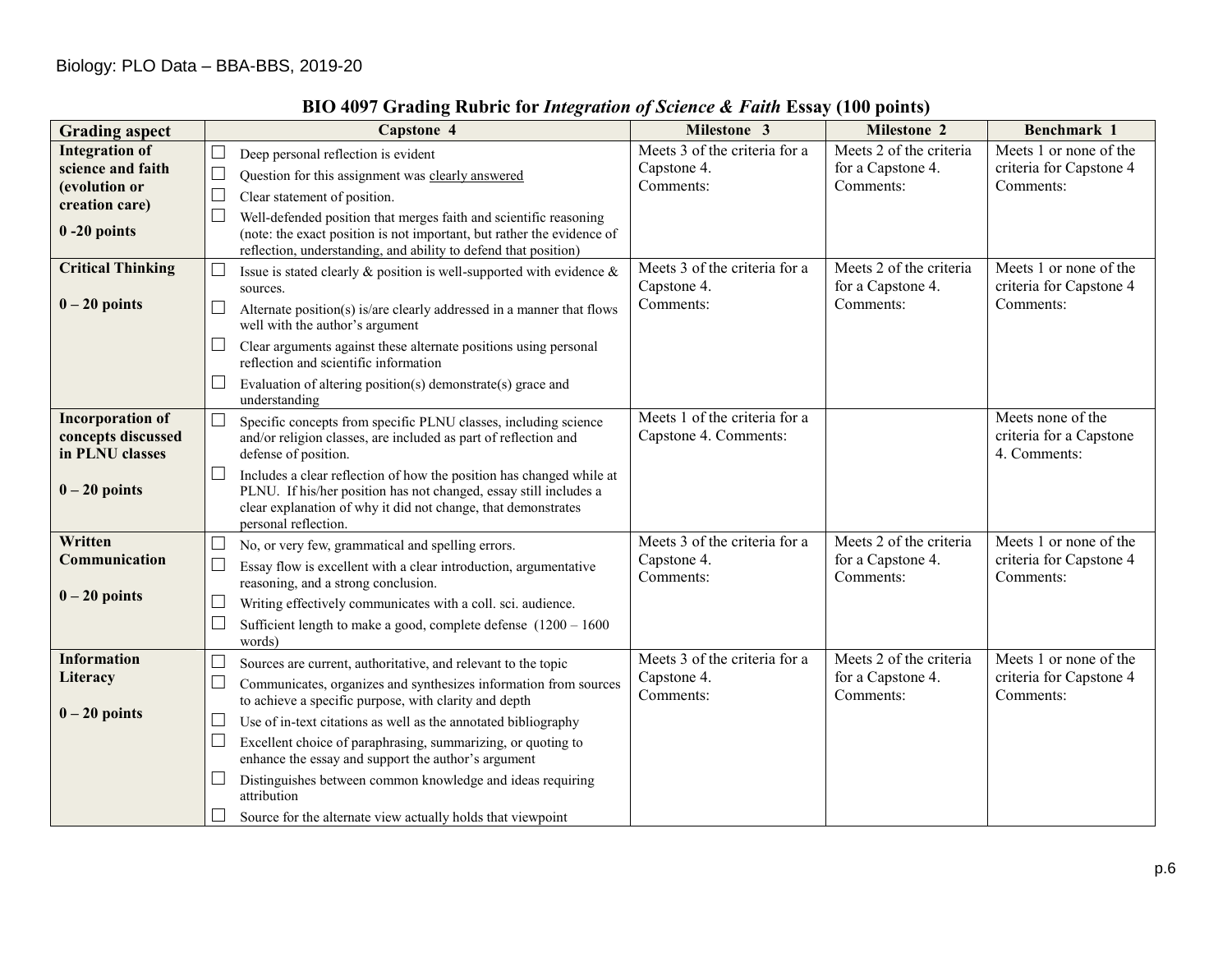## **Learning Outcome: PLO#4**

Be prepared for post-graduate studies or science-related careers.

**Outcome Measure:** After graduation, alumni will be tracked and data regarding their postgraduate education and profession will be recorded.

**Criteria for Success:** Success rates for alumni who apply for graduate or professional schools will be > 75% and the percentage of graduates who obtain jobs in science-related occupations will be  $>70\%$ .

#### **Aligned with DQP Learning Areas (circle one or more but not all five):**

- 1. Specialized Knowledge
- 2. Broad Integrative Knowledge
- 3. Intellectual Skills/Core Competencies
- 4. Applied and Collaborative Learning
- 5. Civic and Global Learning

**Longitudinal Data: (These data are collected every 5 years. Due to the complications of COVID, we will collect these data again in 2022.)** The success rate for alumni who apply to graduate or professional schools has been well over 90% for at least 20 years.

- 1) An alumni survey was conducted by the Biology and Chemistry Depts. in January, 2015, that included graduates from 2004 – 2014. 408 alumni were emailed and 115 responded (28% response rate). The lowest response rate was from the class of 2007 (7%); all other classes had a response rate of 21-42%, which is fairly typical of alumni surveys.
- 2) 44 BBS majors responded (27% response). Of these alumni, 84% are employed or attending school in a Biology or STEM-related field (**criteria met**). 1 is applying to medical school, 4 are employed outside science, and 2 are unemployed (class of 2014).

#### **Conclusions Drawn from Data:**

The BBS/BBA majors are successful at obtaining jobs and entering graduate/professional schools.

#### **Changes to be Made Based on Data:**

No changes to program.

**Rubric Used:** Not applicable to self-reported data. Survey instrument is attached.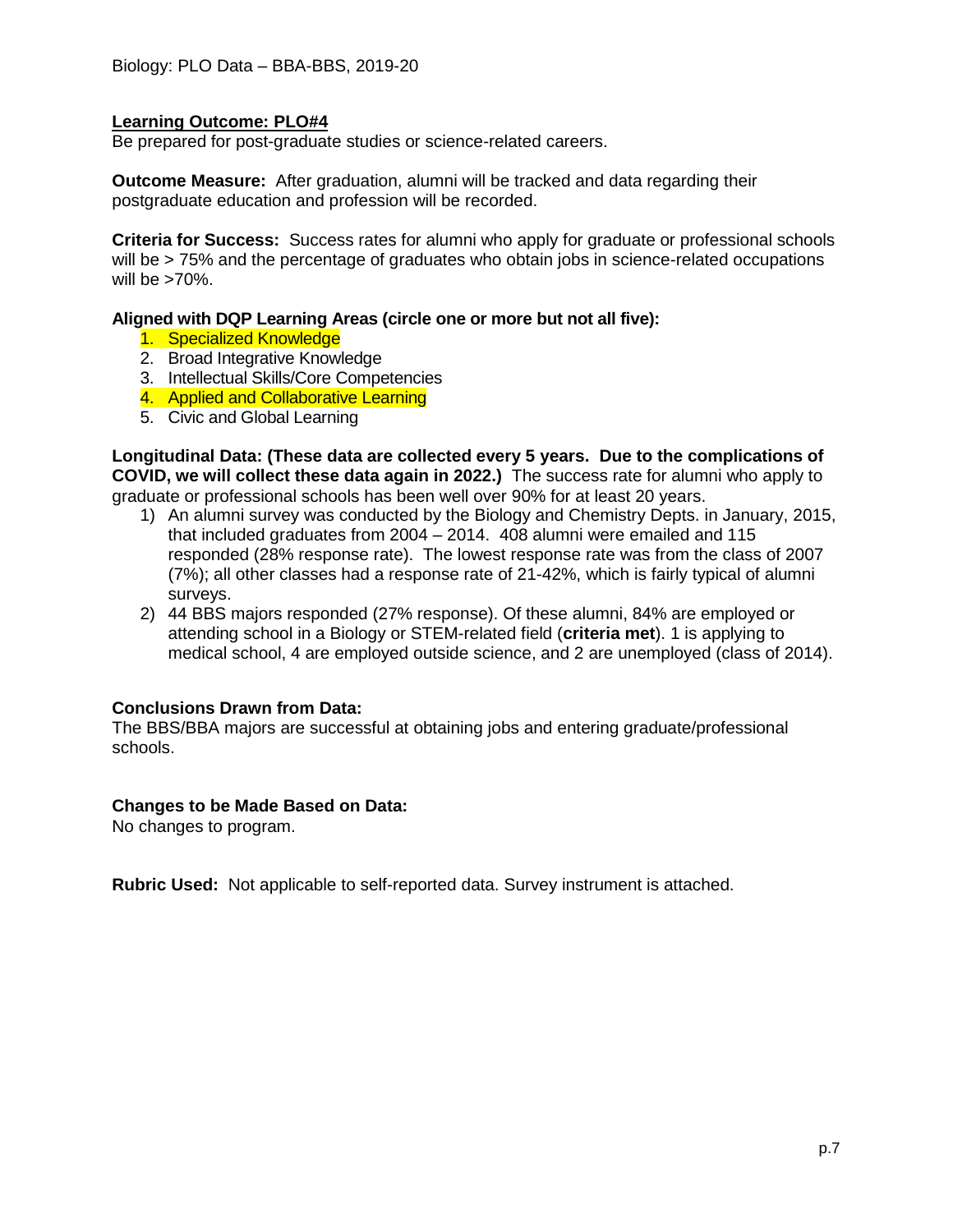# **Alumni Survey 2015**

The Biology and Chemistry Departments are doing an extensive Program Review. We would greatly appreciate your feedback as a PLNU alum on your experience as a Biology or Chemistry major. This 15-question survey should take about 15 minutes to complete. If you provide your email address, we will also enter you into a drawing for one of three \$100 Amazon cards as a thank you for your time!

- 1) What year did you graduate from PLNU?
- 2) What was your major?
	- a) Biology-BA
	- b) Biology-BS
	- c) Chemistry
	- d) Biology-Chemistry
	- e) Environmental Science
- 3) What is your highest degree earned?
	- a) BA/BS
	- b) MA/MS
	- c) PhD
	- d) MD/DO
	- e) PA
	- f) DDS
	- g) DVM
	- h) OD
	- i) PharmD
	- j) Other please specify
- 4) What is your current professional situation?
	- a) Professor
	- b) Teacher
	- c) Health professional
	- d) Biotechnology or pharmaceutical industry
	- e) Academic or government lab
	- f) Graduate student please specify field or specialty
	- g) Other please specify
- 5) Rank how well we prepared you to meet the following goals that were set for your major. (Only PLOs for specified major selected in #2 will appear.)
	- a) Unprepared
	- b) Somewhat unprepared
	- c) Prepared
	- d) Well prepared
	- e) Extremely well prepared
- 6) Were you involved in the PLNU biology or chemistry summer research programs?
	- a) Yes describe how this experience is impacting your career.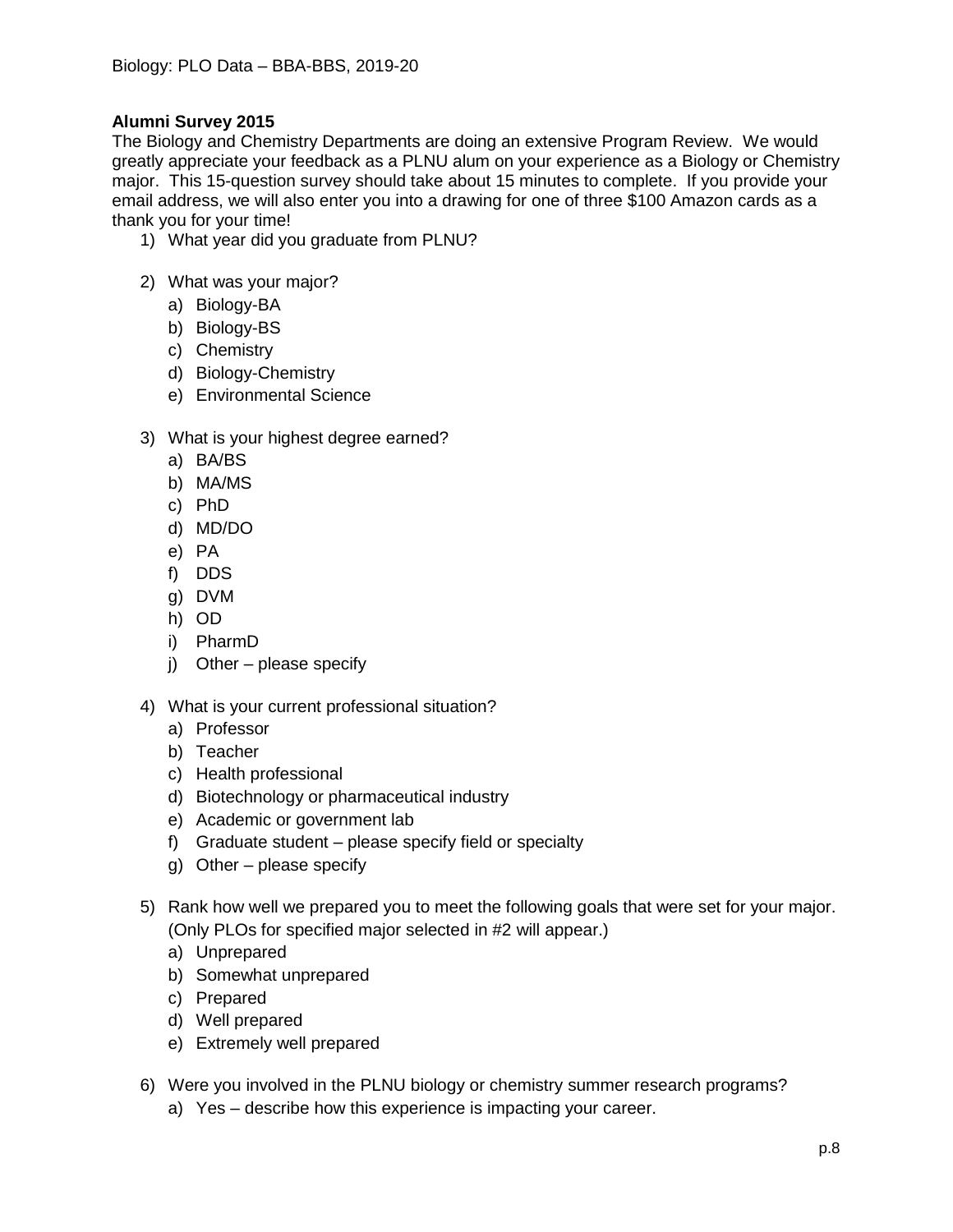- b) No
- 7) Which classes or experiences do you appreciate more now as opposed to when you had just graduated?
- 8) Is there any course, topic, or skill you've repeatedly encountered that you wish you had been taught at PLNU? Please explain.
- 9) If you are pursuing a career in environmental science, do you wish you had substituted an internship experience for a science elective while you were at PLNU?
	- a) I am not pursuing a career in environmental science.
	- b) I did an internship.
	- c) Yes, I wish I had done an internship while at PLNU.
	- d) No, I did not need to do an internship while at PLNU.

#### Comments?

- 10) Do you wish you had taken any of the following options at PLNU?
	- a) BIO130/140 (Human Anatomy & Physiology)
	- b) Upper-division anatomy class
	- c) No, I didn't need an Anatomy class

#### Comments?

- 11) What were one or two aspects of the biology curriculum that might have been improved to better prepare you for your profession or for further studies?
- 12) What were one or two aspects of the chemistry curriculum that might have been improved to better prepare you for your profession or for further studies?
- 13) Have you done any of the following? Check all that apply.
	- a) Recommended PLNU to a prospective student
	- b) Promoted PLNU to another person
	- c) Been involved with the alumni association
	- d) Donated to Research Associates
	- e) Other please specify.
- 14) Since you left PLNU, have you ever had a conversation in which you had to integrate Christian faith with scientific knowledge? Did you feel prepared scientifically? Did you feel prepared theologically? Check all that apply. Please describe the situation and your feelings about your preparation.
	- a) I've never had such a conversation.
	- b) I felt prepared scientifically.
	- c) I didn't feel prepared scientifically.
	- d) I felt prepared theologically.
	- e) I didn't feel prepared theologically.